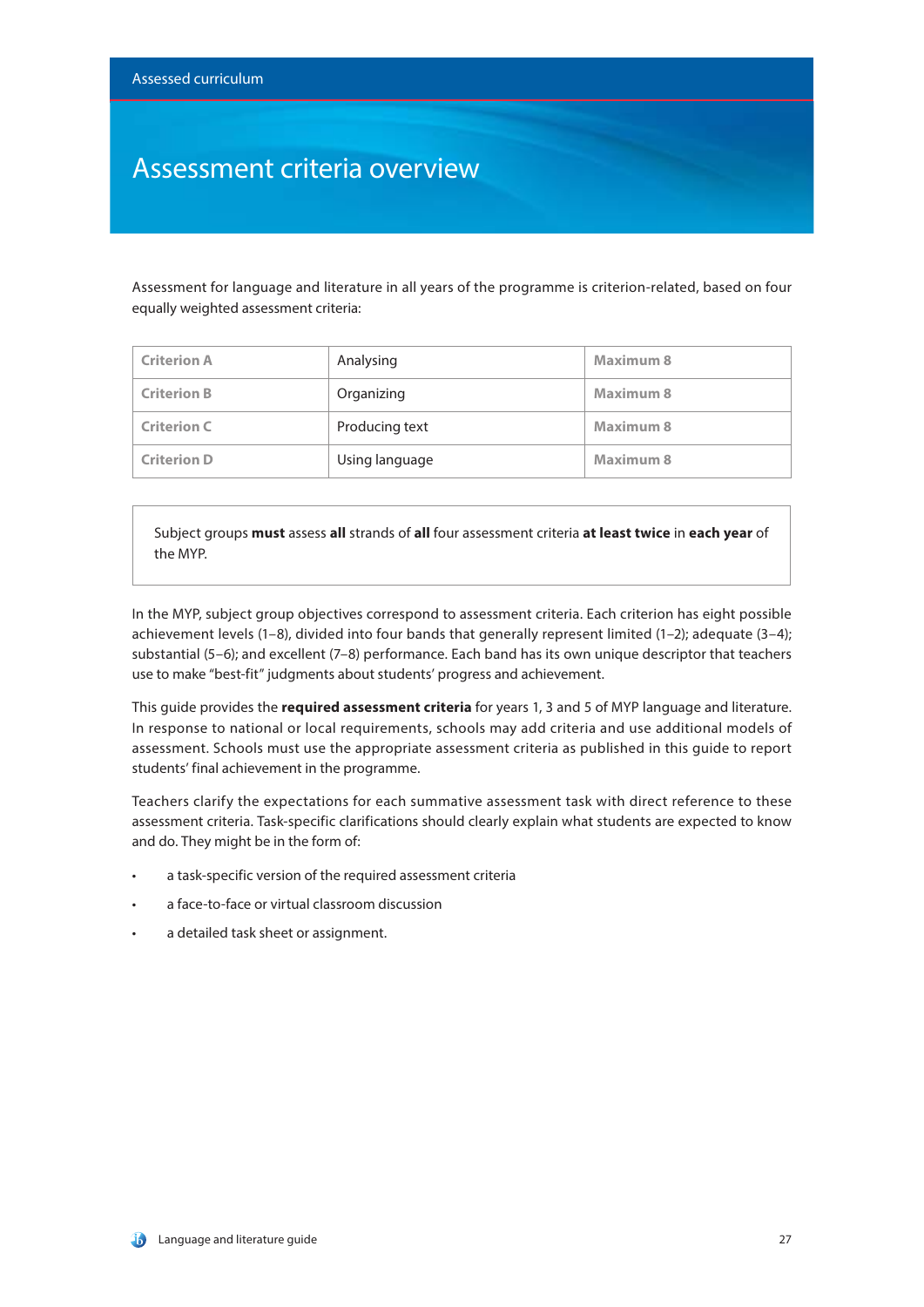### Language and literature assessment criteria: Year 3

### Criterion A: Analysing

#### **Maximum: 8**

- i. identify and explain the content, context, language, structure, technique and style of text(s) and the relationship among texts
- ii. identify and explain the effects of the creator's choices on an audience
- iii. justify opinions and ideas, using examples, explanations and terminology
- iv. interpret similarities and differences in features within and between genres and texts.

| <b>Achievement level</b> | Level descriptor                                                                                                                                                                     |
|--------------------------|--------------------------------------------------------------------------------------------------------------------------------------------------------------------------------------|
| 0                        | The student <b>does not</b> reach a standard described by any of the descriptors<br>below.                                                                                           |
| $1 - 2$                  | The student:                                                                                                                                                                         |
|                          | i.<br>provides minimal identification or explanation of the content, context,<br>language, structure, technique and style, and does not explain the<br>relationship among texts      |
|                          | ii.<br>provides minimal identification and explanation of the effects of the<br>creator's choices on an audience                                                                     |
|                          | rarely justifies opinions and ideas with examples or explanations; uses<br>iii.<br>little or no terminology                                                                          |
|                          | interprets few similarities and differences in features within and between<br>iv.<br>genres and texts.                                                                               |
|                          | The student:                                                                                                                                                                         |
| $3 - 4$                  | i.<br>provides adequate identification and explanation of the content, context,<br>language, structure, technique and style, and some explanation of the<br>relationship among texts |
|                          | provides adequate identification and explanation of the effects of the<br>ii.<br>creator's choices on an audience                                                                    |
|                          | justifies opinions and ideas with some examples and explanations,<br>iii.<br>though this may not be consistent; uses some terminology                                                |
|                          | interprets some similarities and differences in features within and<br>iv.<br>between genres and texts.                                                                              |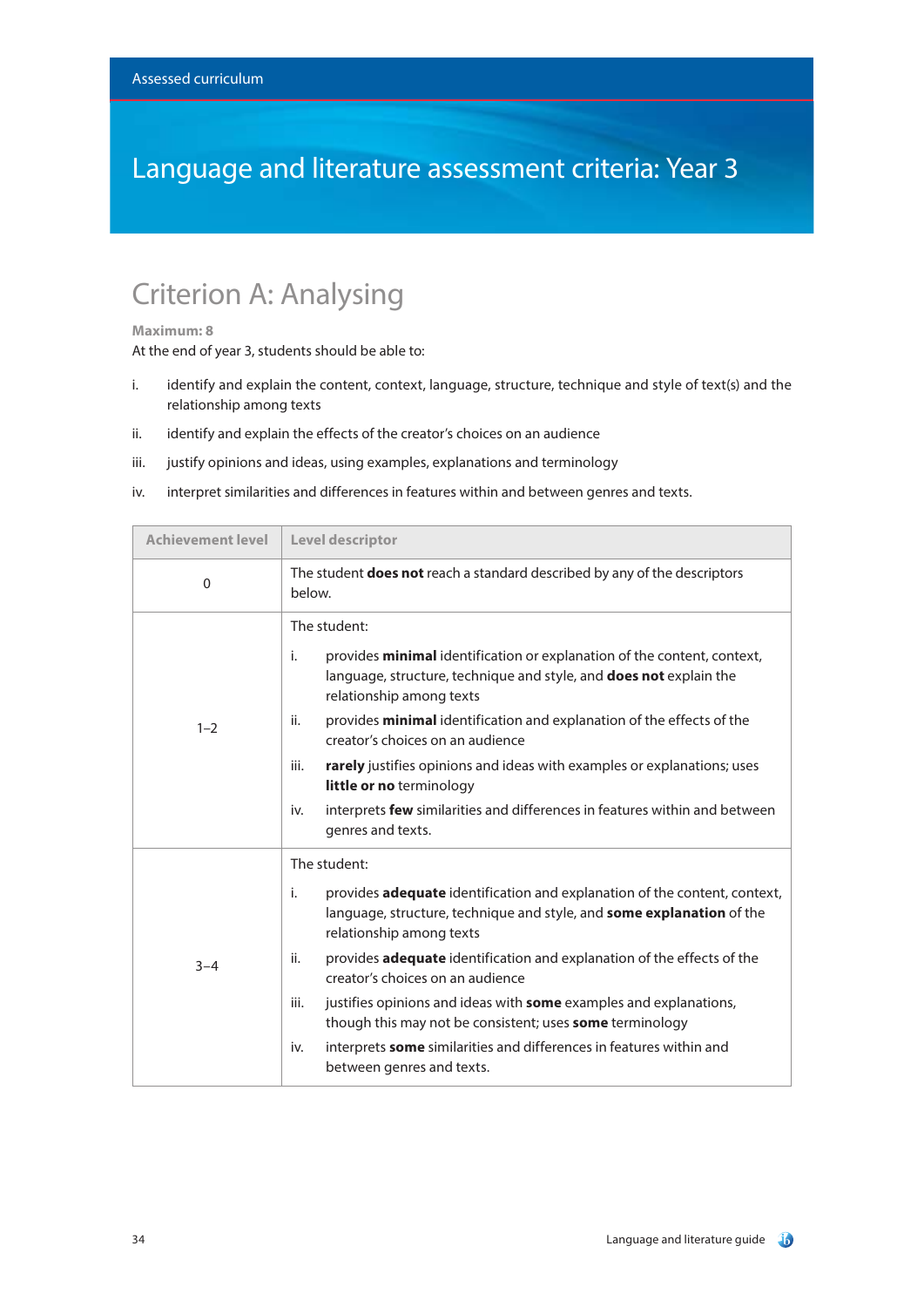| <b>Achievement level</b> | <b>Level descriptor</b>                                                                                                                                                                              |
|--------------------------|------------------------------------------------------------------------------------------------------------------------------------------------------------------------------------------------------|
|                          | The student:                                                                                                                                                                                         |
| $5 - 6$                  | provides substantial identification and explanation of the content,<br>i.<br>context, language, structure, technique and style, and explains the<br>relationship among texts                         |
|                          | ii.<br>provides substantial identification and explanation of the effects of the<br>creator's choices on an audience                                                                                 |
|                          | sufficiently justifies opinions and ideas with examples and explanations;<br>iii.<br>uses accurate terminology                                                                                       |
|                          | <b>competently</b> interprets similarities and differences in features within and<br>iv.<br>between genres and texts.                                                                                |
| $7 - 8$                  | The student:                                                                                                                                                                                         |
|                          | provides <b>perceptive</b> identification and explanation of the content,<br>i.<br>context, language, structure, technique and style, and explains the<br>relationship among texts <b>thoroughly</b> |
|                          | ii.<br>provides perceptive identification and explanation of the effects of the<br>creator's choices on an audience                                                                                  |
|                          | gives detailed justification of opinions and ideas with a range of<br>iii.<br>examples, and thorough explanations; uses <b>accurate</b> terminology                                                  |
|                          | <b>perceptively compares and contrasts</b> features within and between<br>iv.<br>genres and texts.                                                                                                   |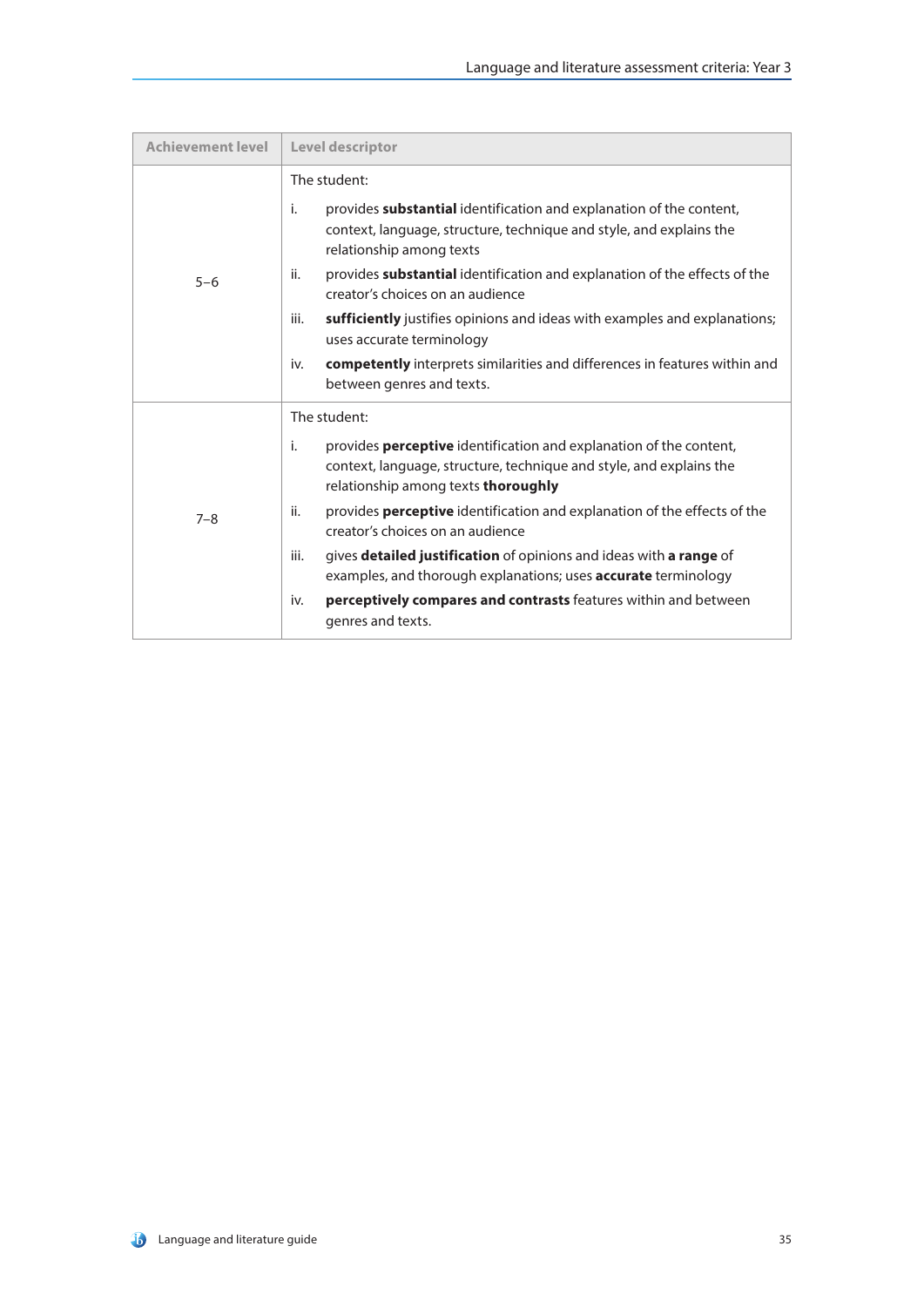### Criterion B: Organizing

#### **Maximum: 8**

- i. employ organizational structures that serve the context and intention
- ii. organize opinions and ideas in a coherent and logical manner
- iii. use referencing and formatting tools to create a presentation style suitable to the context and intention.

| <b>Achievement level</b> | Level descriptor                                                                                                                                                                                                                                                                                                                                                                                |
|--------------------------|-------------------------------------------------------------------------------------------------------------------------------------------------------------------------------------------------------------------------------------------------------------------------------------------------------------------------------------------------------------------------------------------------|
| 0                        | The student <b>does not</b> reach a standard described by any of the descriptors<br>below.                                                                                                                                                                                                                                                                                                      |
| $1 - 2$                  | The student:<br>i.<br>makes minimal use of organizational structures though these may not<br>always serve the context and intention<br>organizes opinions and ideas with a minimal degree of coherence and<br>ii.<br>logic<br>iii.<br>makes minimal use of referencing and formatting tools to create a<br>presentation style that may not always be suitable to the context and<br>intention.  |
| $3 - 4$                  | The student:<br>i.<br>makes adequate use of organizational structures that serve the context<br>and intention<br>organizes opinions and ideas with some degree of coherence and logic<br>ii.<br>makes adequate use of referencing and formatting tools to create a<br>iii.<br>presentation style suitable to the context and intention.                                                         |
| $5 - 6$                  | The student:<br>i.<br>makes competent use of organizational structures that serve the context<br>and intention<br>ii.<br>organizes opinions and ideas in a coherent and logical manner with<br>ideas building on each other<br>iii.<br>makes competent use of referencing and formatting tools to create a<br>presentation style suitable to the context and intention.                         |
| $7 - 8$                  | The student:<br>makes sophisticated use of organizational structures that serve the<br>i.<br>context and intention effectively<br>ii.<br>effectively organizes opinions and ideas in a coherent and logical<br>manner with ideas building on each other in a sophisticated way<br>makes excellent use of referencing and formatting tools to create an<br>iii.<br>effective presentation style. |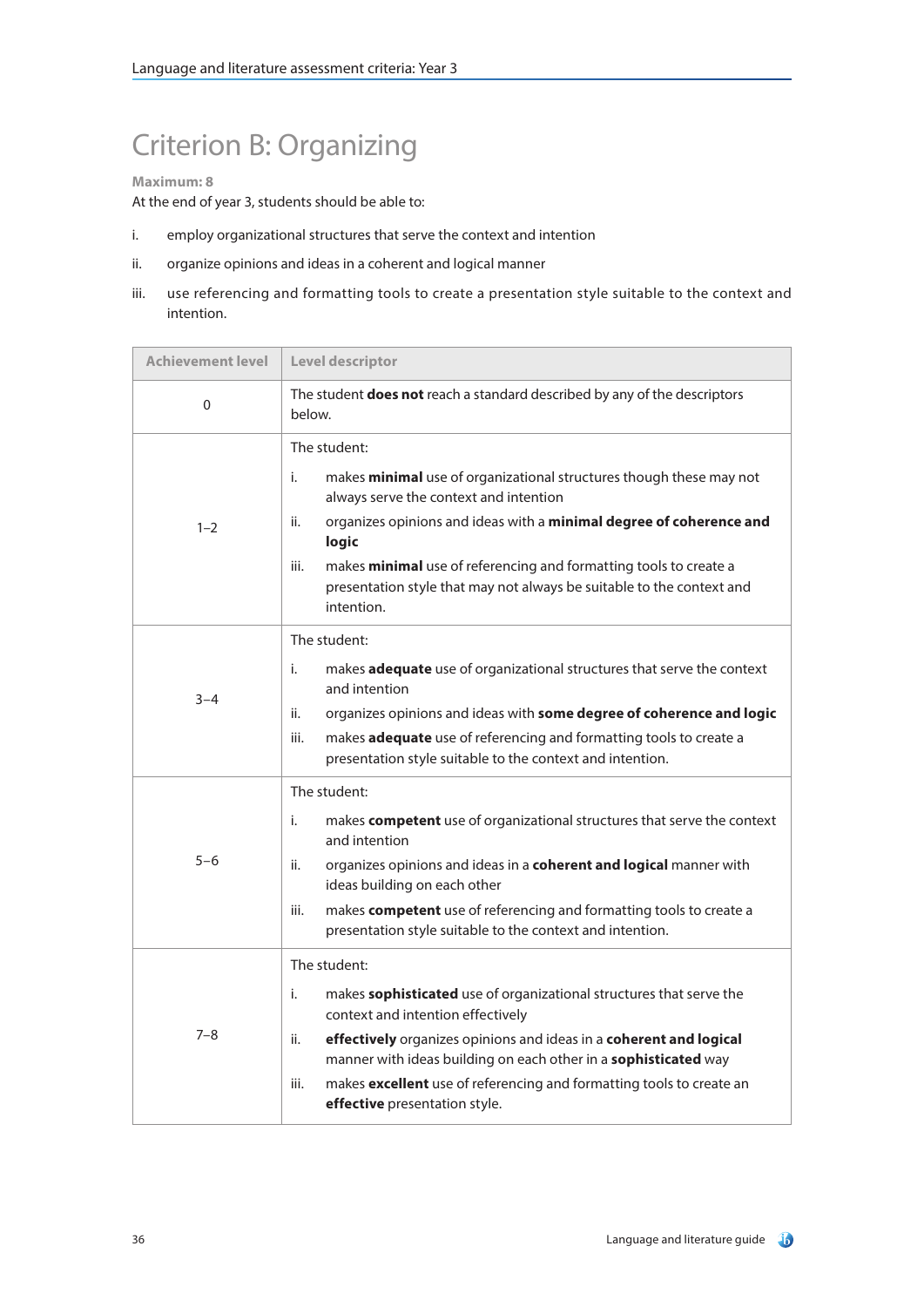# Criterion C: Producing text

#### **Maximum: 8**

- i. produce texts that demonstrate thought, imagination and sensitivity, while exploring and considering new perspectives and ideas arising from personal engagement with the creative process
- ii. make stylistic choices in terms of linguistic, literary and visual devices, demonstrating awareness of impact on an audience
- iii. select relevant details and examples to develop ideas.

| <b>Achievement level</b> | Level descriptor                                                                                                                                                                                                                                                                                                                                                                                                                                                                                               |
|--------------------------|----------------------------------------------------------------------------------------------------------------------------------------------------------------------------------------------------------------------------------------------------------------------------------------------------------------------------------------------------------------------------------------------------------------------------------------------------------------------------------------------------------------|
| $\mathbf 0$              | The student does not reach a standard described by any of the descriptors<br>below.                                                                                                                                                                                                                                                                                                                                                                                                                            |
| $1 - 2$                  | The student:<br>i.<br>produces texts that demonstrate limited personal engagement with the<br>creative process; demonstrates a limited degree of thought, imagination<br>and sensitivity and minimal exploration and consideration of new<br>perspectives and ideas<br>makes minimal stylistic choices in terms of linguistic, literary and visual<br>ii.<br>devices, demonstrating limited awareness of impact on an audience<br>iii.<br>selects few relevant details and examples to develop ideas.          |
| $3 - 4$                  | The student:<br>produces texts that demonstrate adequate personal engagement with<br>i.<br>the creative process; demonstrates some degree of thought, imagination<br>and sensitivity and some exploration and consideration of new<br>perspectives and ideas<br>ii.<br>makes some stylistic choices in terms of linguistic, literary and visual<br>devices, demonstrating adequate awareness of impact on an audience<br>iii.<br>selects some relevant details and examples to develop ideas.                  |
| $5 - 6$                  | The student:<br>i.<br>produces texts that demonstrate considerable personal engagement<br>with the creative process; demonstrates considerable thought,<br>imagination and sensitivity and substantial exploration and<br>consideration of new perspectives and ideas<br>ii.<br>makes thoughtful stylistic choices in terms of linguistic, literary and visual<br>devices, demonstrating good awareness of impact on an audience<br>iii.<br>selects sufficient relevant details and examples to develop ideas. |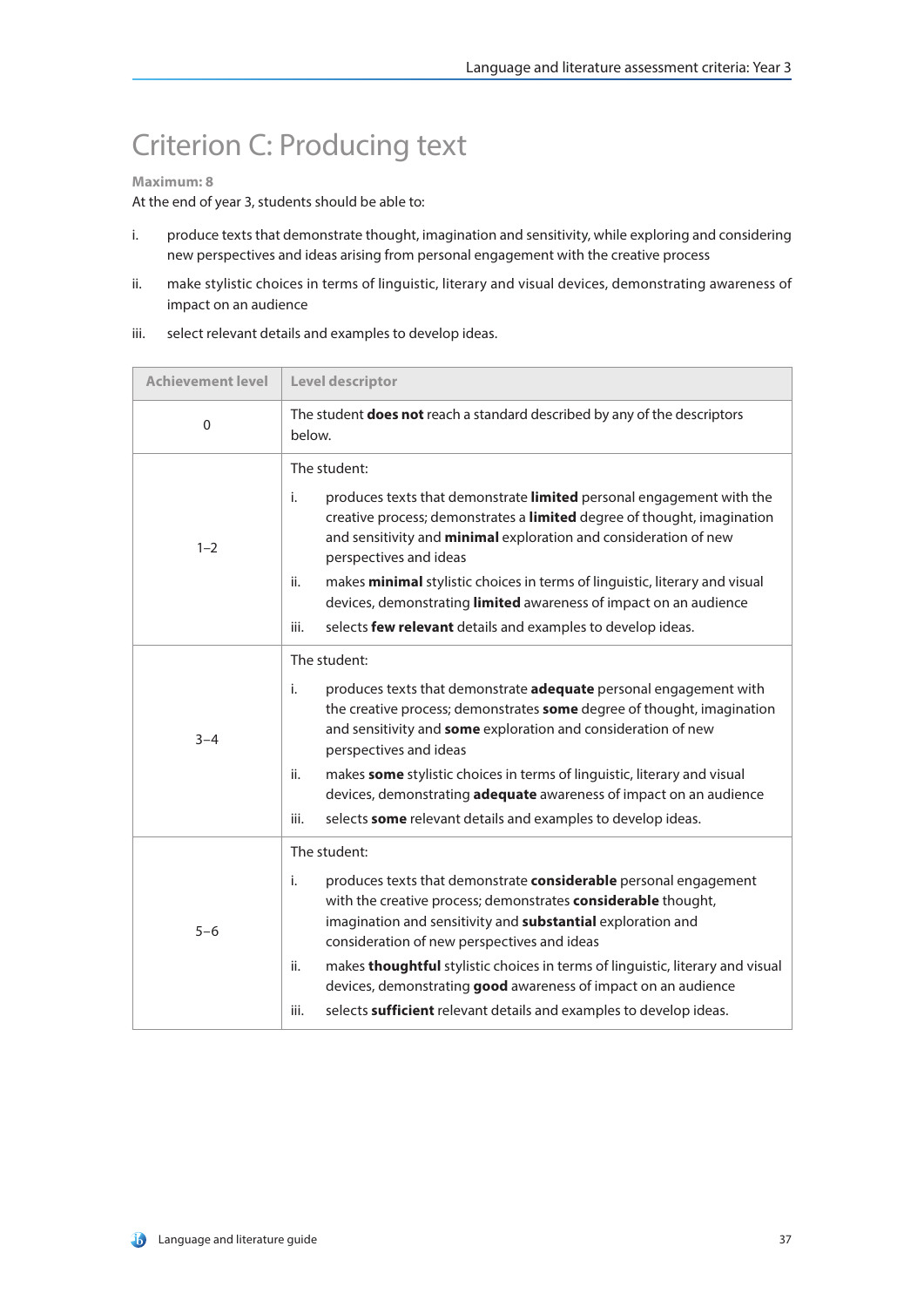| <b>Achievement level</b> | <b>Level descriptor</b>                                                                                                                                                                                                                            |
|--------------------------|----------------------------------------------------------------------------------------------------------------------------------------------------------------------------------------------------------------------------------------------------|
|                          | The student:<br>produces texts that demonstrate a <b>high degree</b> of personal engagement<br>Ť.<br>with the creative process; demonstrates a high degree of thought,<br>imagination and sensitivity and perceptive exploration and consideration |
| $7 - 8$                  | of new perspectives and ideas<br>ii.<br>makes <b>perceptive</b> stylistic choices in terms of linguistic, literary and visual<br>devices, demonstrating clear awareness of impact on an audience                                                   |
|                          | iii.<br>selects <b>extensive</b> relevant details and examples to develop ideas with<br>precision.                                                                                                                                                 |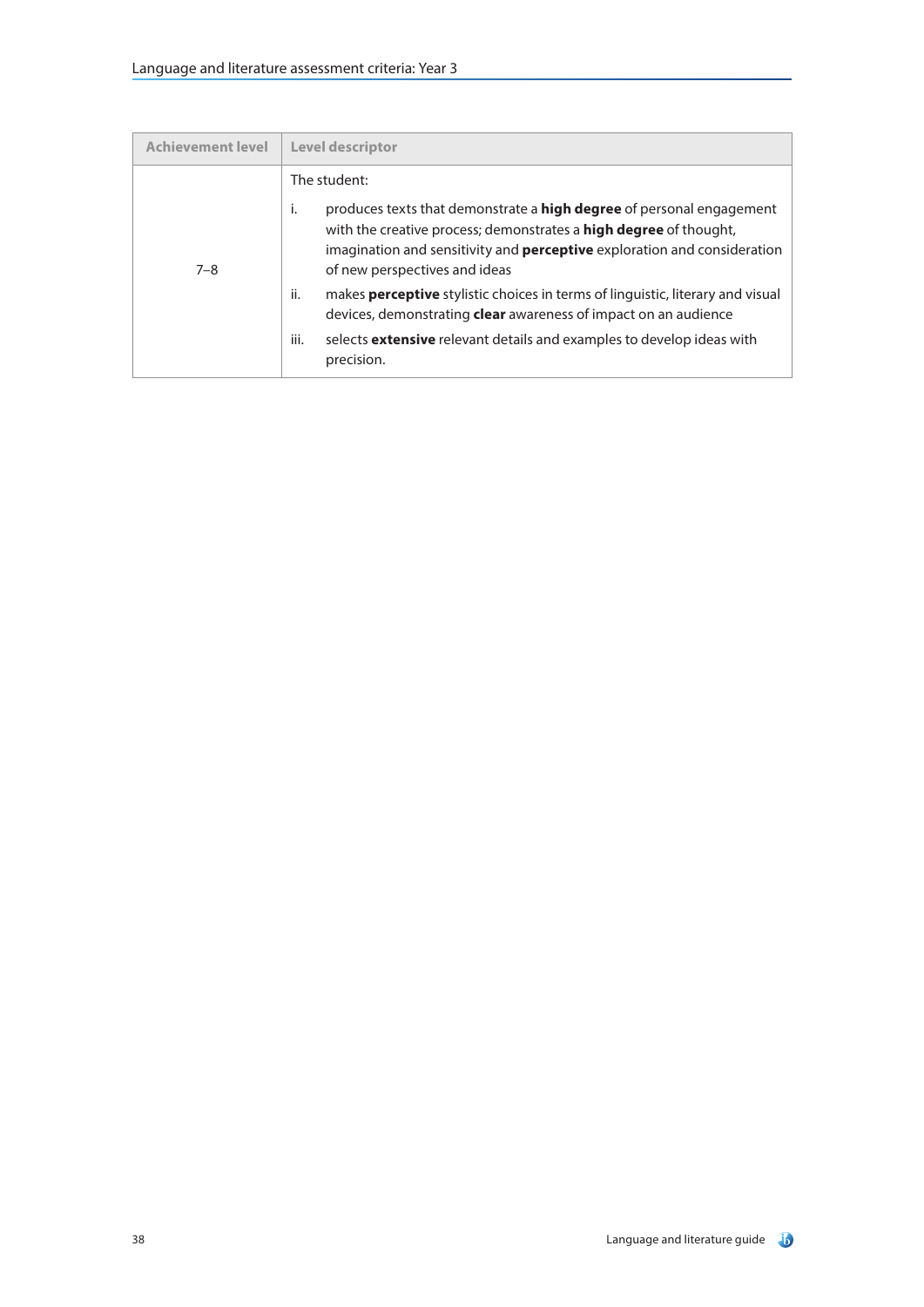## Criterion D: Using language

#### **Maximum: 8**

- i. use appropriate and varied vocabulary, sentence structures and forms of expression
- ii. write and speak in an appropriate register and style
- iii. use correct grammar, syntax and punctuation
- iv. spell (alphabetic languages), write (character languages) and pronounce with accuracy
- v. use appropriate non-verbal communication techniques.

| <b>Achievement level</b> | Level descriptor                                                                                                    |  |
|--------------------------|---------------------------------------------------------------------------------------------------------------------|--|
| $\Omega$                 | The student <b>does not</b> reach a standard described by any of the descriptors<br>below.                          |  |
|                          | The student:                                                                                                        |  |
|                          | uses a limited range of appropriate vocabulary and forms of expression<br>i.                                        |  |
| $1 - 2$                  | writes and speaks in an inappropriate register and style that do not<br>ii.<br>serve the context and intention      |  |
|                          | uses grammar, syntax and punctuation with limited accuracy; errors often<br>iii.<br><b>hinder</b> communication     |  |
|                          | spells/writes and pronounces with limited accuracy; errors often hinder<br>iv.<br>communication                     |  |
|                          | makes limited and/or inappropriate use of non-verbal communication<br>v.<br>techniques.                             |  |
|                          | The student:                                                                                                        |  |
| $3 - 4$                  | i.<br>uses an <b>adequate</b> range of appropriate vocabulary, sentence structures<br>and forms of expression       |  |
|                          | sometimes writes and speaks in a register and style that serve the<br>ii.<br>context and intention                  |  |
|                          | uses grammar, syntax and punctuation with some degree of accuracy;<br>iii.<br>errors sometimes hinder communication |  |
|                          | spells/writes and pronounces with some degree of accuracy; errors<br>iv.<br>sometimes hinder communication          |  |
|                          | makes some use of appropriate non-verbal communication techniques.<br>v.                                            |  |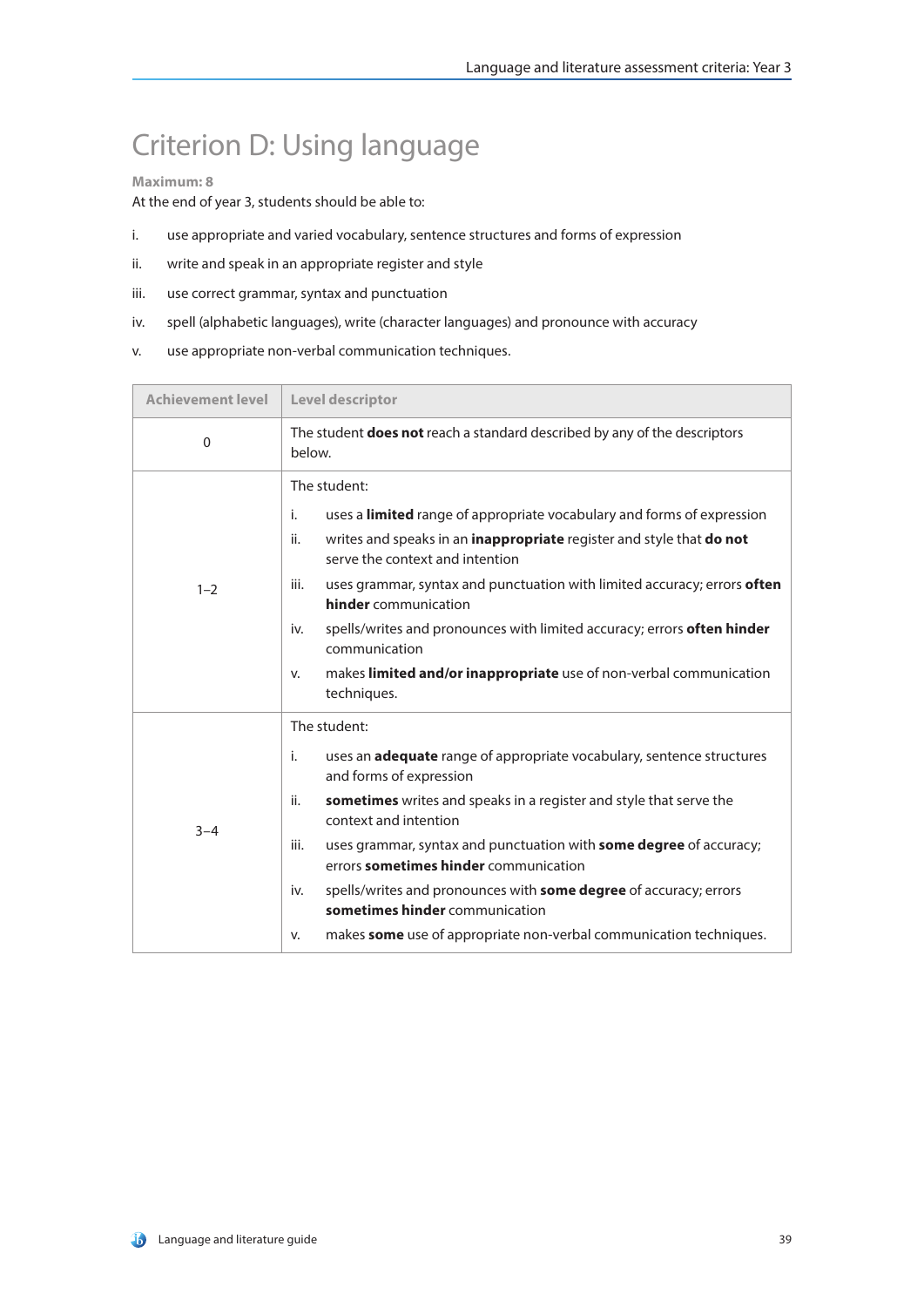| <b>Achievement level</b> | Level descriptor                                                                                                                                                                                                                                                                                                                                                                                                                                                                                                                                                                                                                  |
|--------------------------|-----------------------------------------------------------------------------------------------------------------------------------------------------------------------------------------------------------------------------------------------------------------------------------------------------------------------------------------------------------------------------------------------------------------------------------------------------------------------------------------------------------------------------------------------------------------------------------------------------------------------------------|
| $5 - 6$                  | The student:<br>i.<br>uses a <b>varied range</b> of appropriate vocabulary, sentence structures and<br>forms of expression competently<br>writes and speaks <b>competently</b> in a register and style that serve the<br>ii.<br>context and intention<br>uses grammar, syntax and punctuation with a considerable degree of<br>iii.<br>accuracy; errors do not hinder effective communication<br>spells/writes and pronounces with a considerable degree of accuracy;<br>iv.<br>errors <b>do not hinder</b> effective communication<br>makes sufficient use of appropriate non-verbal communication<br>v.<br>techniques.          |
| $7 - 8$                  | The student:<br><b>effectively</b> uses a varied range of appropriate vocabulary, sentence<br>i.<br>structures and forms of expression<br>writes and speaks in a consistently appropriate register and style that<br>ii.<br>serve the context and intention<br>uses grammar, syntax and punctuation with a high degree of accuracy;<br>iii.<br>errors are minor and communication is <b>effective</b><br>spells/writes and pronounces with a <b>high degree</b> of accuracy; errors are<br>iv.<br>minor and communication is effective<br>makes <b>effective</b> use of appropriate non-verbal communication<br>V.<br>techniques. |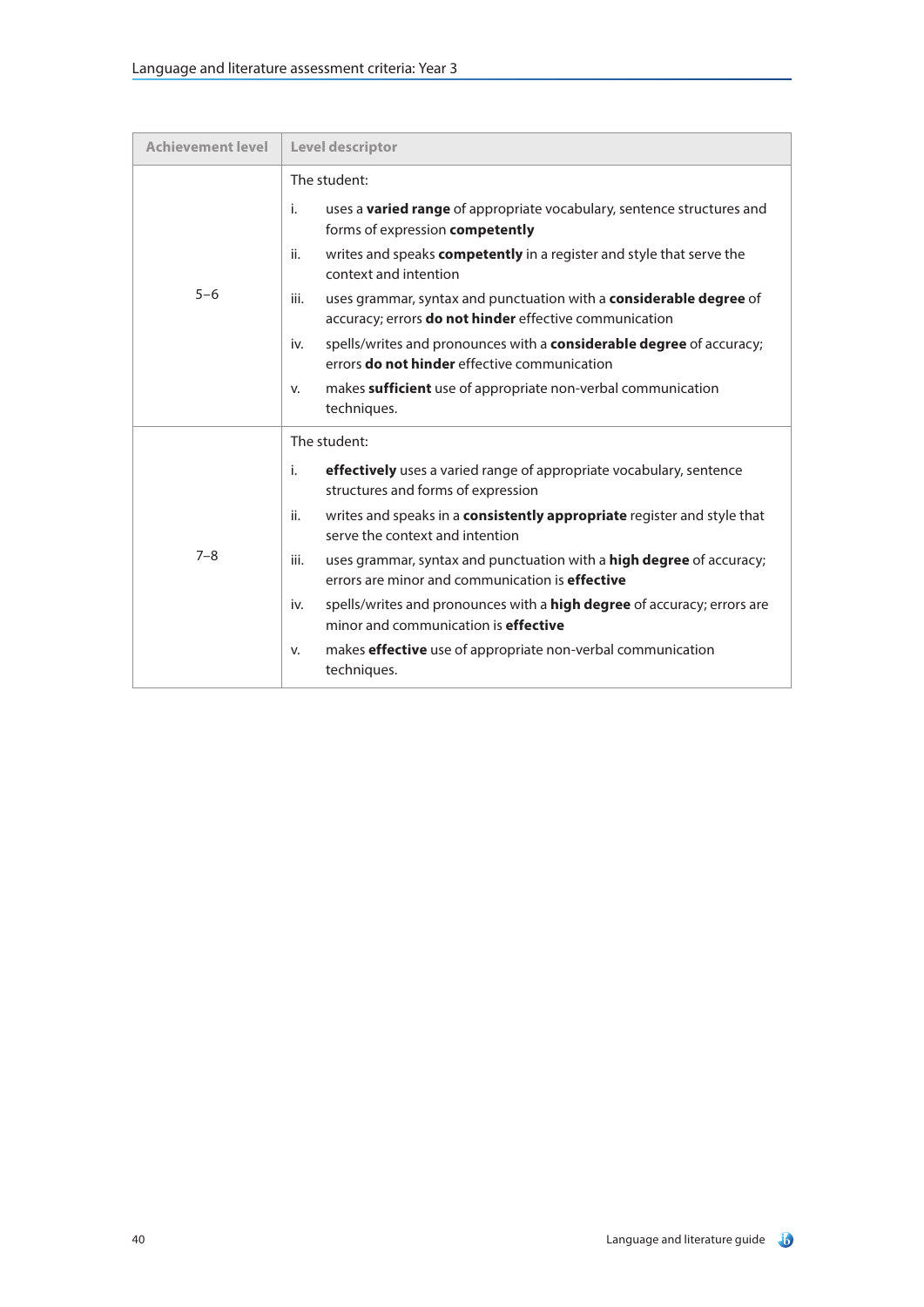### Language and literature assessment criteria: Year 5

### Criterion A: Analysing

#### **Maximum: 8**

- i. analyse the content, context, language, structure, technique and style of text(s) and the relationship among texts
- ii. analyse the effects of the creator's choices on an audience
- iii. justify opinions and ideas, using examples, explanations and terminology
- iv. evaluate similarities and differences by connecting features across and within genres and texts.

| <b>Achievement level</b> | Level descriptor                                                                                                                                                                                                                                                                                                                                                                                                                                                                                                                                         |
|--------------------------|----------------------------------------------------------------------------------------------------------------------------------------------------------------------------------------------------------------------------------------------------------------------------------------------------------------------------------------------------------------------------------------------------------------------------------------------------------------------------------------------------------------------------------------------------------|
| $\mathbf{0}$             | The student <b>does not</b> reach a standard described by any of the descriptors<br>below.                                                                                                                                                                                                                                                                                                                                                                                                                                                               |
| $1 - 2$                  | The student:<br>provides <b>limited</b> analysis of the content, context, language, structure,<br>i.<br>technique and style of text(s) and the relationship among texts<br>provides limited analysis of the effects of the creator's choices on an<br>ii.<br>audience<br>rarely justifies opinions and ideas with examples or explanations; uses<br>iii.<br>little or no terminology<br>evaluates few similarities and differences by making minimal<br>iv.<br>connections in features across and within genres and texts.                               |
| $3 - 4$                  | The student:<br>provides adequate analysis of the content, context, language, structure,<br>i.<br>technique and style of text(s) and the relationship among texts<br>provides adequate analysis of the effects of the creator's choices on an<br>ii.<br>audience<br>justifies opinions and ideas with some examples and explanations,<br>iii.<br>though this may not be consistent; uses <b>some</b> terminology<br>evaluates some similarities and differences by making adequate<br>iv.<br>connections in features across and within genres and texts. |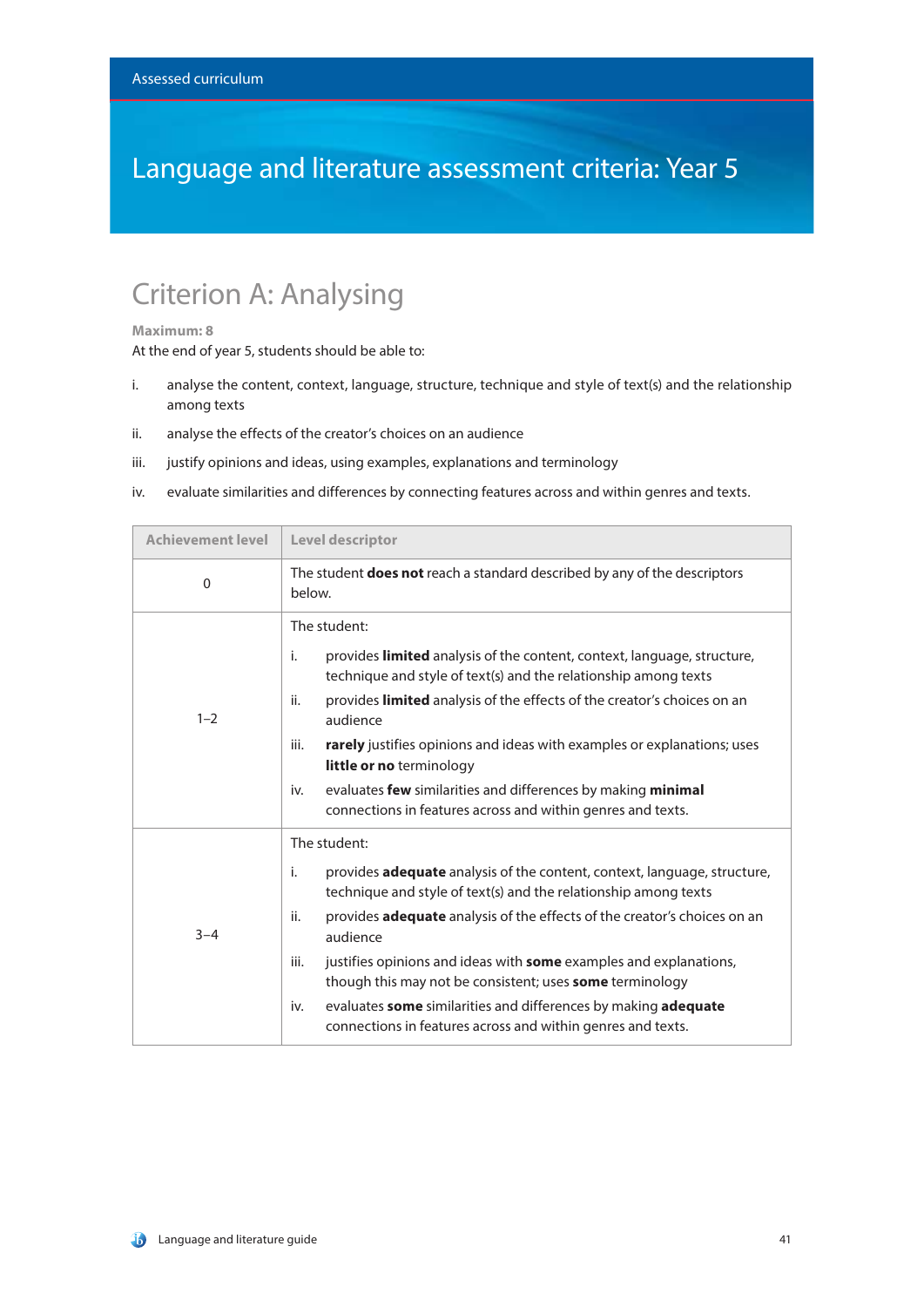| <b>Achievement level</b> | Level descriptor                                                                                                                                                                                                                                                                                                                                                                                                                                                                                                                                           |  |
|--------------------------|------------------------------------------------------------------------------------------------------------------------------------------------------------------------------------------------------------------------------------------------------------------------------------------------------------------------------------------------------------------------------------------------------------------------------------------------------------------------------------------------------------------------------------------------------------|--|
| $5 - 6$                  | The student:<br>j.<br><b>competently</b> analyses the content, context, language, structure,<br>technique, style of text(s) and the relationship among texts<br>ii.<br><b>competently</b> analyses the effects of the creator's choices on an audience<br>iii.<br>sufficiently justifies opinions and ideas with examples and explanations;<br>uses accurate terminology<br>evaluates similarities and differences by making <b>substantial</b> connections<br>iv.<br>in features across and within genres and texts.                                      |  |
| $7 - 8$                  | The student:<br>provides <b>perceptive</b> analysis of the content, context, language, structure,<br>i.<br>technique, style of text(s) and the relationship among texts<br><b>perceptively</b> analyses the effects of the creator's choices on an audience<br>ii.<br>iii.<br>gives <b>detailed justification of</b> opinions and ideas with a range of<br>examples, and thorough explanations; uses accurate terminology<br>perceptively compares and contrasts by making extensive<br>iv.<br>connections in features across and within genres and texts. |  |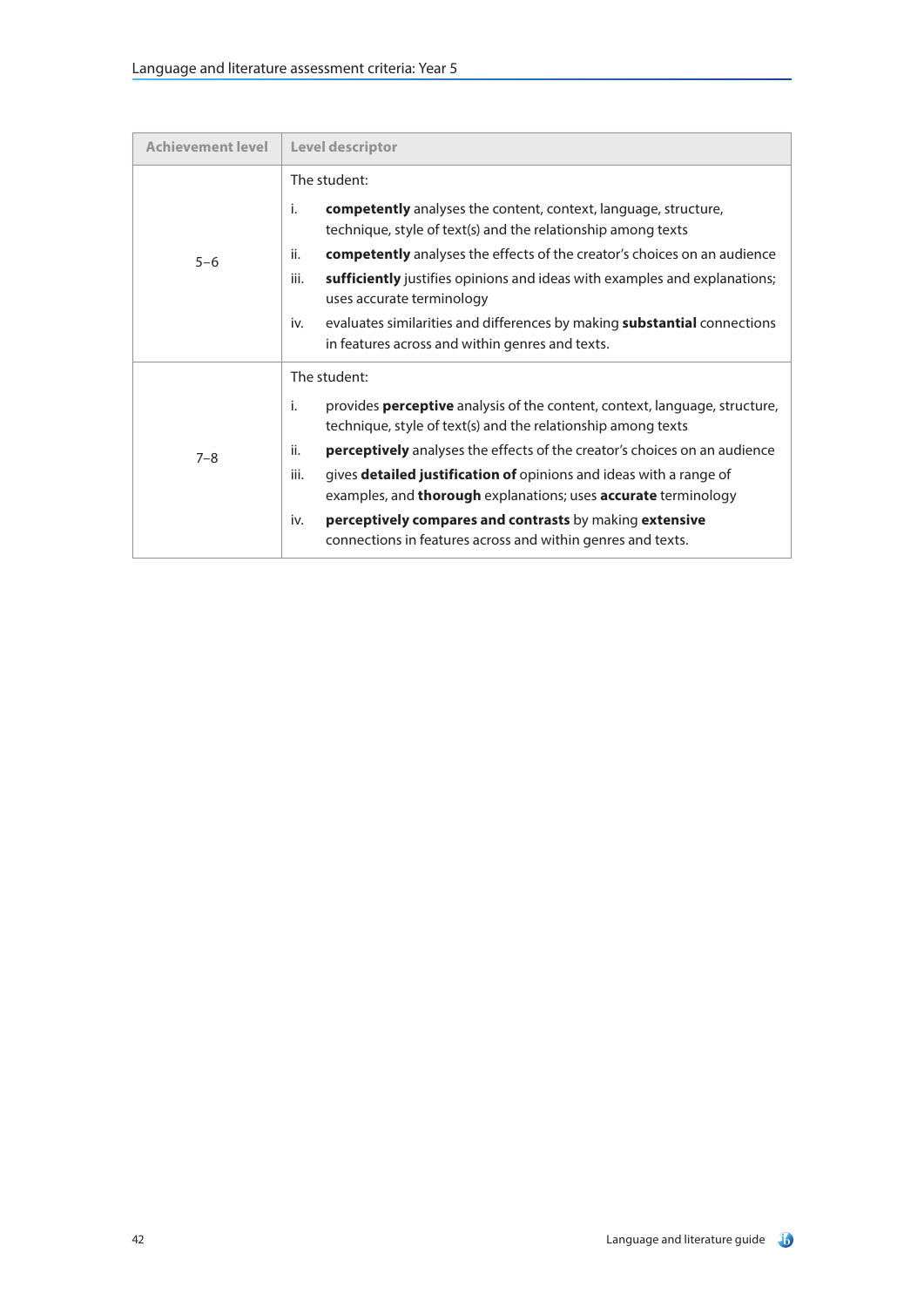### Criterion B: Organizing

#### **Maximum: 8**

- i. employ organizational structures that serve the context and intention
- ii. organize opinions and ideas in a sustained, coherent and logical manner
- iii. use referencing and formatting tools to create a presentation style suitable to the context and intention.

| <b>Achievement level</b> | Level descriptor                                                                                                                                                 |
|--------------------------|------------------------------------------------------------------------------------------------------------------------------------------------------------------|
| 0                        | The student <b>does not</b> reach a standard described by any of the descriptors<br>below.                                                                       |
|                          | The student:                                                                                                                                                     |
|                          | i.<br>makes minimal use of organizational structures though these may not<br>always serve the context and intention                                              |
| $1 - 2$                  | organizes opinions and ideas with a minimal degree of coherence and<br>ii.<br>logic                                                                              |
|                          | makes minimal use of referencing and formatting tools to create a<br>iii.<br>presentation style that may not always be suitable to the context and<br>intention. |
|                          | The student:                                                                                                                                                     |
| $3 - 4$                  | i.<br>makes adequate use of organizational structures that serve the context<br>and intention                                                                    |
|                          | organizes opinions and ideas with some degree of coherence and logic<br>ii.                                                                                      |
|                          | makes adequate use of referencing and formatting tools to create a<br>iii.<br>presentation style suitable to the context and intention.                          |
|                          | The student:                                                                                                                                                     |
|                          | i.<br>makes competent use of organizational structures that serve the context<br>and intention                                                                   |
| $5 - 6$                  | organizes opinions and ideas in a coherent and logical manner with<br>ii.<br>ideas building on each other                                                        |
|                          | iii.<br>makes competent use of referencing and formatting tools to create a<br>presentation style suitable to the context and intention.                         |
|                          | The student:                                                                                                                                                     |
| $7 - 8$                  | makes sophisticated use of organizational structures that serve the<br>i.<br>context and intention effectively                                                   |
|                          | effectively organizes opinions and ideas in a sustained, coherent and<br>ii.<br>logical manner with ideas building on each other in a sophisticated way          |
|                          | makes excellent use of referencing and formatting tools to create an<br>iii.<br>effective presentation style.                                                    |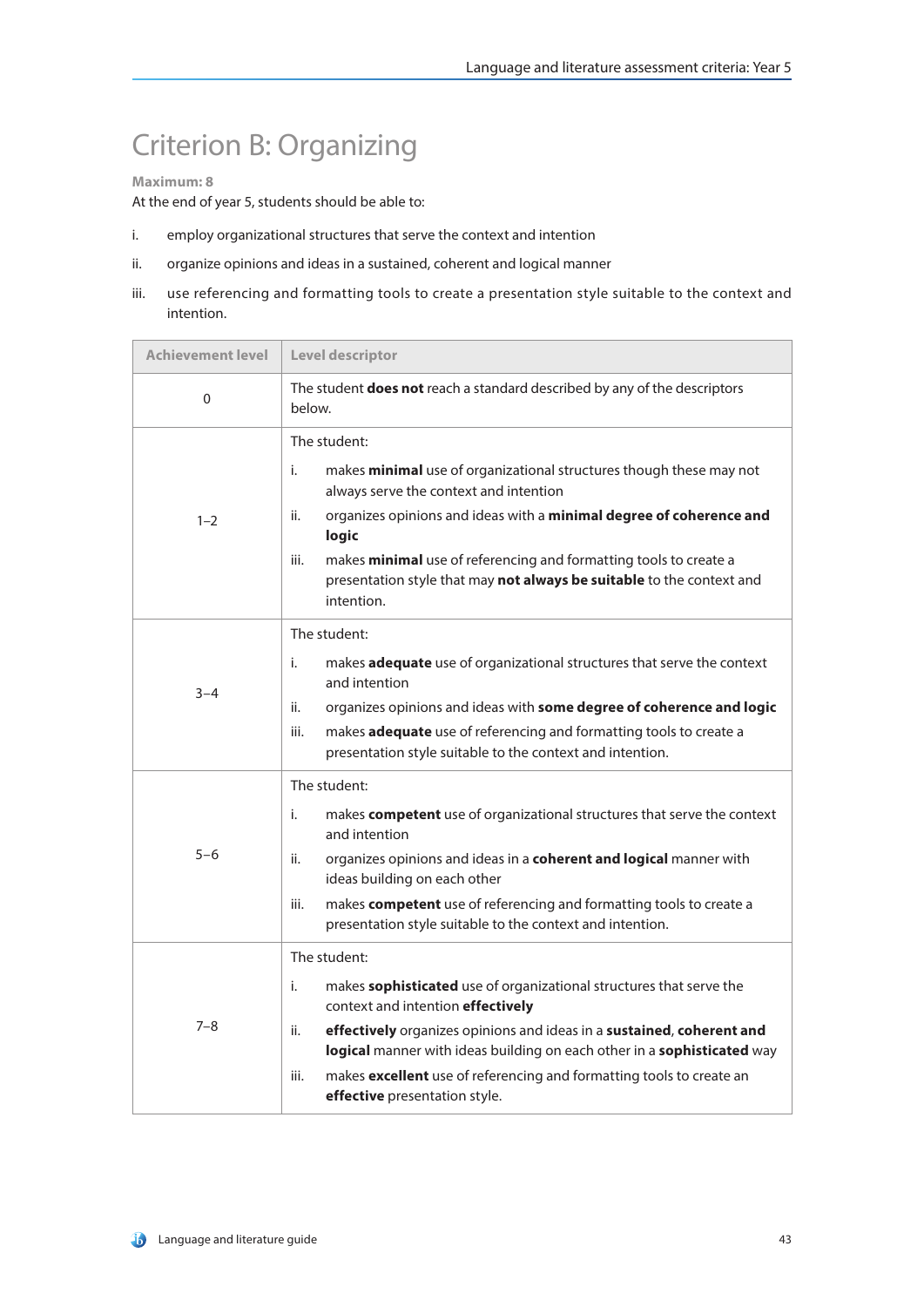## Criterion C: Producing text

#### **Maximum: 8**

- i. produce texts that demonstrate insight, imagination and sensitivity while exploring and reflecting critically on new perspectives and ideas arising from personal engagement with the creative process
- ii. make stylistic choices in terms of linguistic, literary and visual devices, demonstrating awareness of impact on an audience
- iii. select relevant details and examples to develop ideas.

| <b>Achievement level</b> | Level descriptor                                                                                                                                                                                                                                                                                                                                                                                                                                                                                                          |
|--------------------------|---------------------------------------------------------------------------------------------------------------------------------------------------------------------------------------------------------------------------------------------------------------------------------------------------------------------------------------------------------------------------------------------------------------------------------------------------------------------------------------------------------------------------|
| $\mathbf 0$              | The student does not reach a standard described by any of the descriptors<br>below.                                                                                                                                                                                                                                                                                                                                                                                                                                       |
| $1 - 2$                  | The student:<br>i.<br>produces texts that demonstrate limited personal engagement with the<br>creative process; demonstrates a limited degree of insight, imagination<br>and sensitivity and minimal exploration of, and critical reflection on, new<br>perspectives and ideas<br>makes minimal stylistic choices in terms of linguistic, literary and visual<br>ii.<br>devices, demonstrating limited awareness of impact on an audience<br>iii.<br>selects few relevant details and examples to develop ideas.          |
| $3 - 4$                  | The student:<br>i.<br>produces texts that demonstrate <b>adequate</b> personal engagement<br>with the creative process; demonstrates some insight, imagination<br>and sensitivity and some exploration of, and critical reflection on, new<br>perspectives and ideas<br>ii.<br>makes some stylistic choices in terms of linguistic, literary and visual<br>devices, demonstrating adequate awareness of impact on an audience<br>iii.<br>selects some relevant details and examples to develop ideas.                     |
| $5 - 6$                  | The student:<br>i.<br>produces texts that demonstrate considerable personal engagement<br>with the creative process; demonstrates considerable insight,<br>imagination and sensitivity and substantial exploration of, and critical<br>reflection on, new perspectives and ideas<br>ii.<br>makes thoughtful stylistic choices in terms of linguistic, literary and visual<br>devices, demonstrating good awareness of impact on an audience<br>iii.<br>selects sufficient relevant details and examples to develop ideas. |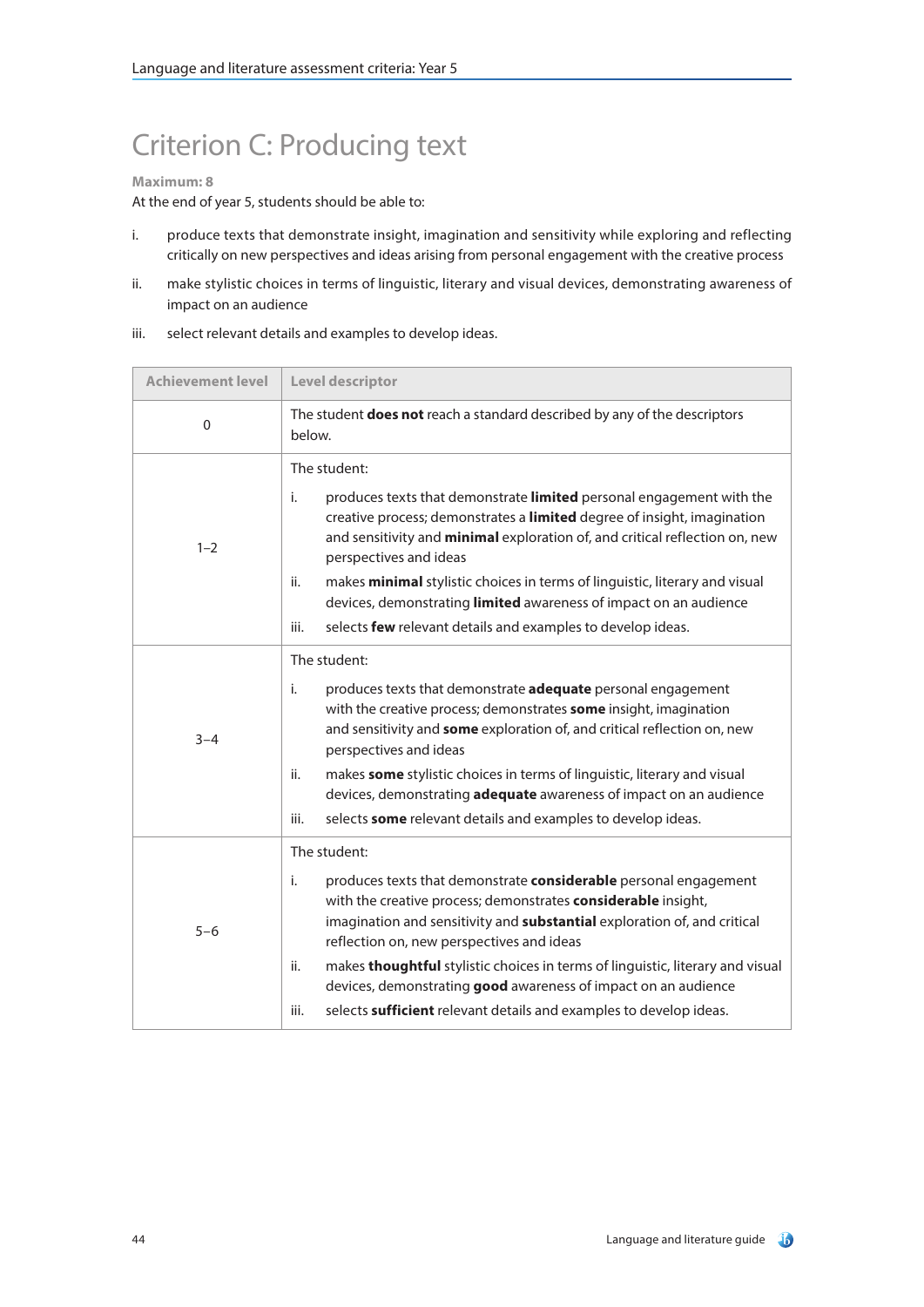| <b>Achievement level</b> | <b>Level descriptor</b>                                                                                                                                                                                                                                                                      |
|--------------------------|----------------------------------------------------------------------------------------------------------------------------------------------------------------------------------------------------------------------------------------------------------------------------------------------|
| $7 - 8$                  | The student:                                                                                                                                                                                                                                                                                 |
|                          | produces texts that demonstrate a <b>high degree</b> of personal engagement<br>j.<br>with the creative process; demonstrates a <b>high degree</b> of insight,<br>imagination and sensitivity and <b>perceptive</b> exploration of, and critical<br>reflection on, new perspectives and ideas |
|                          | ii.<br>makes <b>perceptive</b> stylistic choices in terms of linguistic, literary and visual<br>devices, demonstrating good awareness of impact on an audience                                                                                                                               |
|                          | iii.<br>selects <b>extensive</b> relevant details and examples to develop ideas with<br>precision.                                                                                                                                                                                           |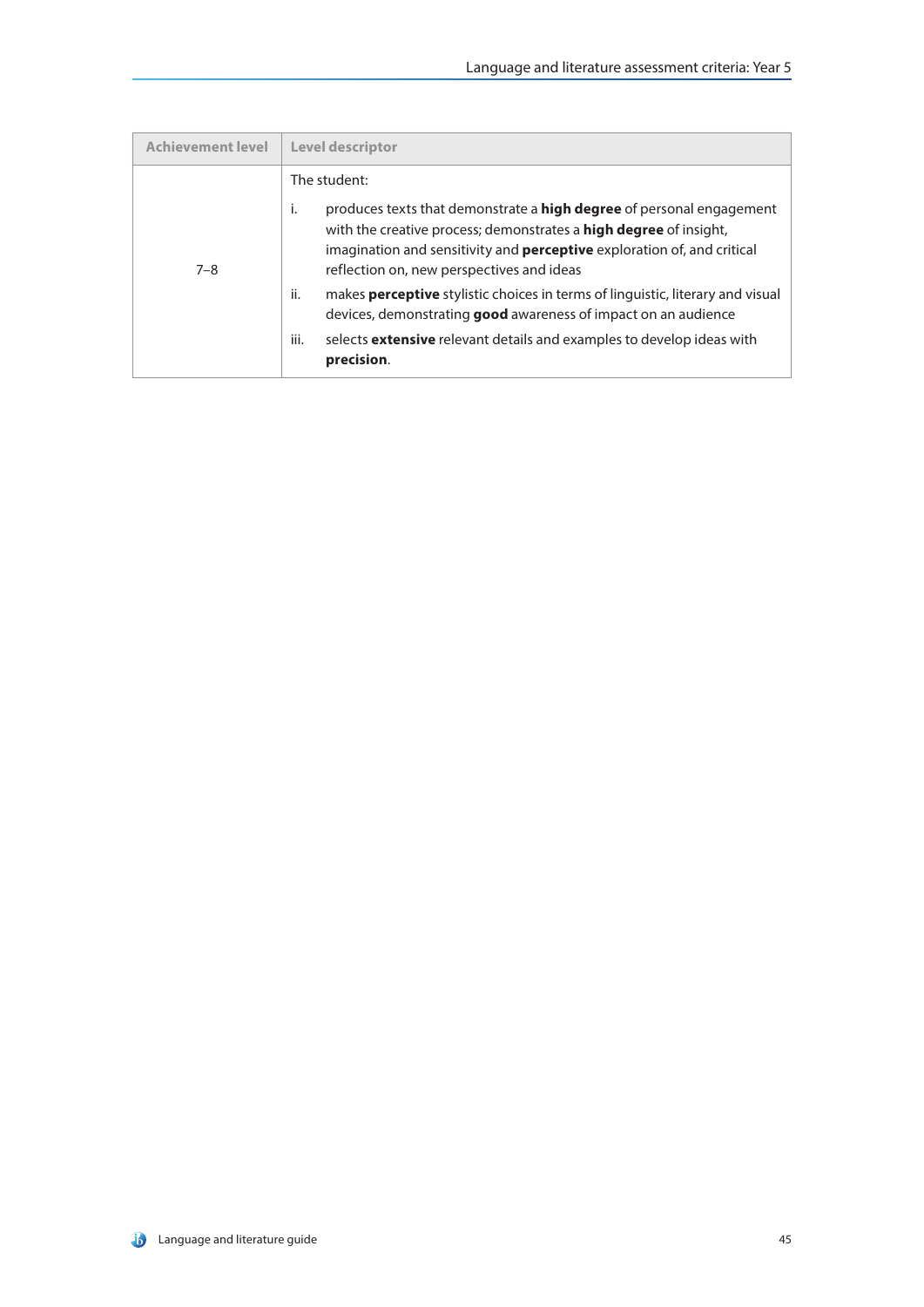# Criterion D: Using language

#### **Maximum: 8**

- i. use appropriate and varied vocabulary, sentence structures and forms of expression
- ii. write and speak in a register and style that serve the context and intention
- iii. use correct grammar, syntax and punctuation
- iv. spell (alphabetic languages), write (character languages) and pronounce with accuracy
- v. use appropriate non-verbal communication techniques.

| <b>Achievement level</b> | Level descriptor                                                                                                    |
|--------------------------|---------------------------------------------------------------------------------------------------------------------|
| $\Omega$                 | The student <b>does not</b> reach a standard described by any of the descriptors<br>below.                          |
| $1 - 2$                  | The student:                                                                                                        |
|                          | i.<br>uses a limited range of appropriate vocabulary and forms of expression                                        |
|                          | writes and speaks in an inappropriate register and style that do not<br>ii.<br>serve the context and intention      |
|                          | uses grammar, syntax and punctuation with limited accuracy; errors<br>iii.<br>often hinder communication            |
|                          | spells/writes and pronounces with limited accuracy; errors often hinder<br>iv.<br>communication                     |
|                          | makes limited and/or inappropriate use of non-verbal communication<br>v.<br>techniques.                             |
| $3 - 4$                  | The student:                                                                                                        |
|                          | i.<br>uses an <b>adequate</b> range of appropriate vocabulary, sentence structures<br>and forms of expression       |
|                          | sometimes writes and speaks in a register and style that serve the context<br>ii.<br>and intention                  |
|                          | uses grammar, syntax and punctuation with some degree of accuracy;<br>iii.<br>errors sometimes hinder communication |
|                          | spells/writes and pronounces with some degree of accuracy; errors<br>iv.<br>sometimes hinder communication          |
|                          | makes some use of appropriate non-verbal communication techniques.<br>v.                                            |